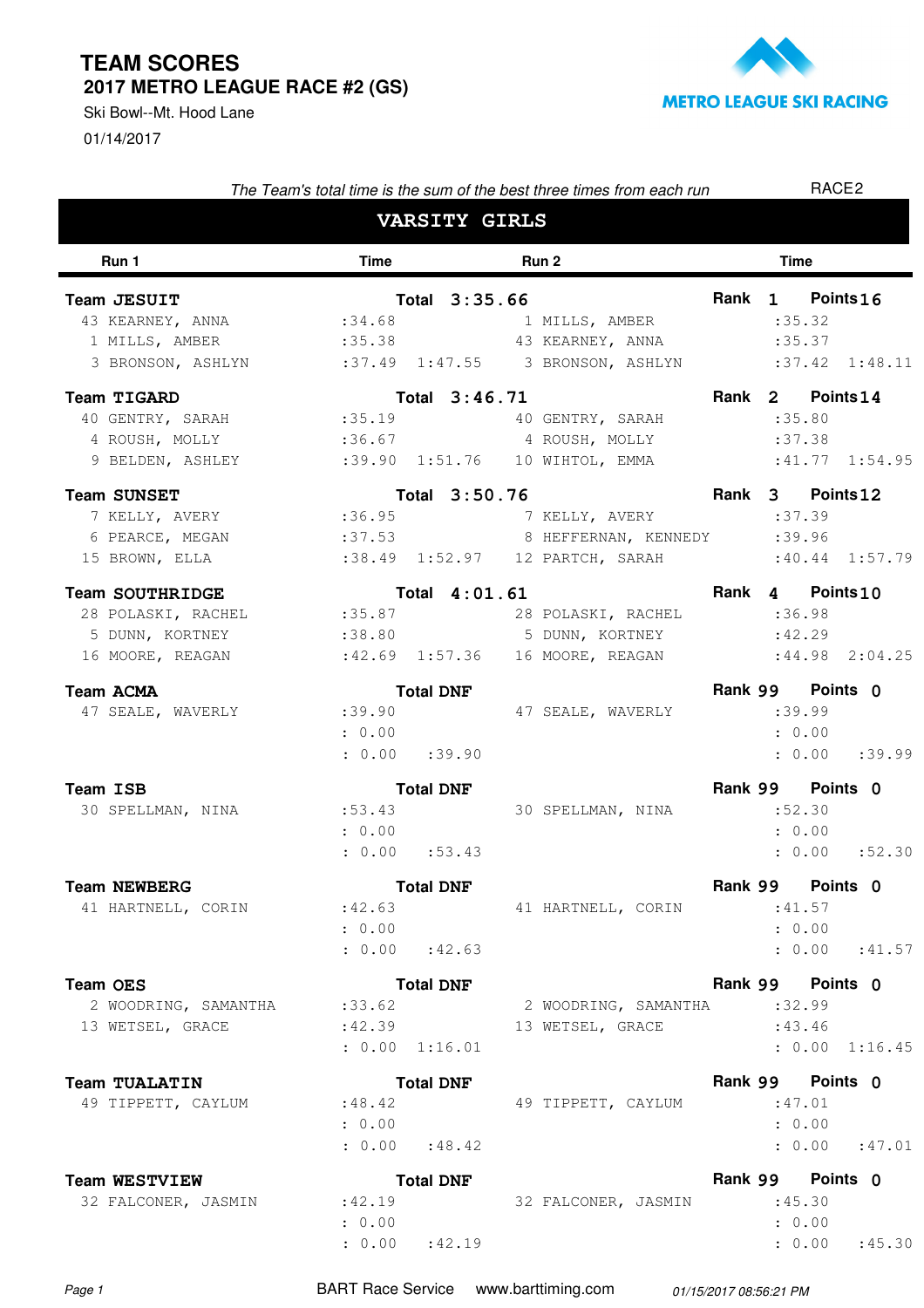01/14/2017 Ski Bowl--Mt. Hood Lane



The Team's total time is the sum of the best three times from each run RACE<sub>2</sub>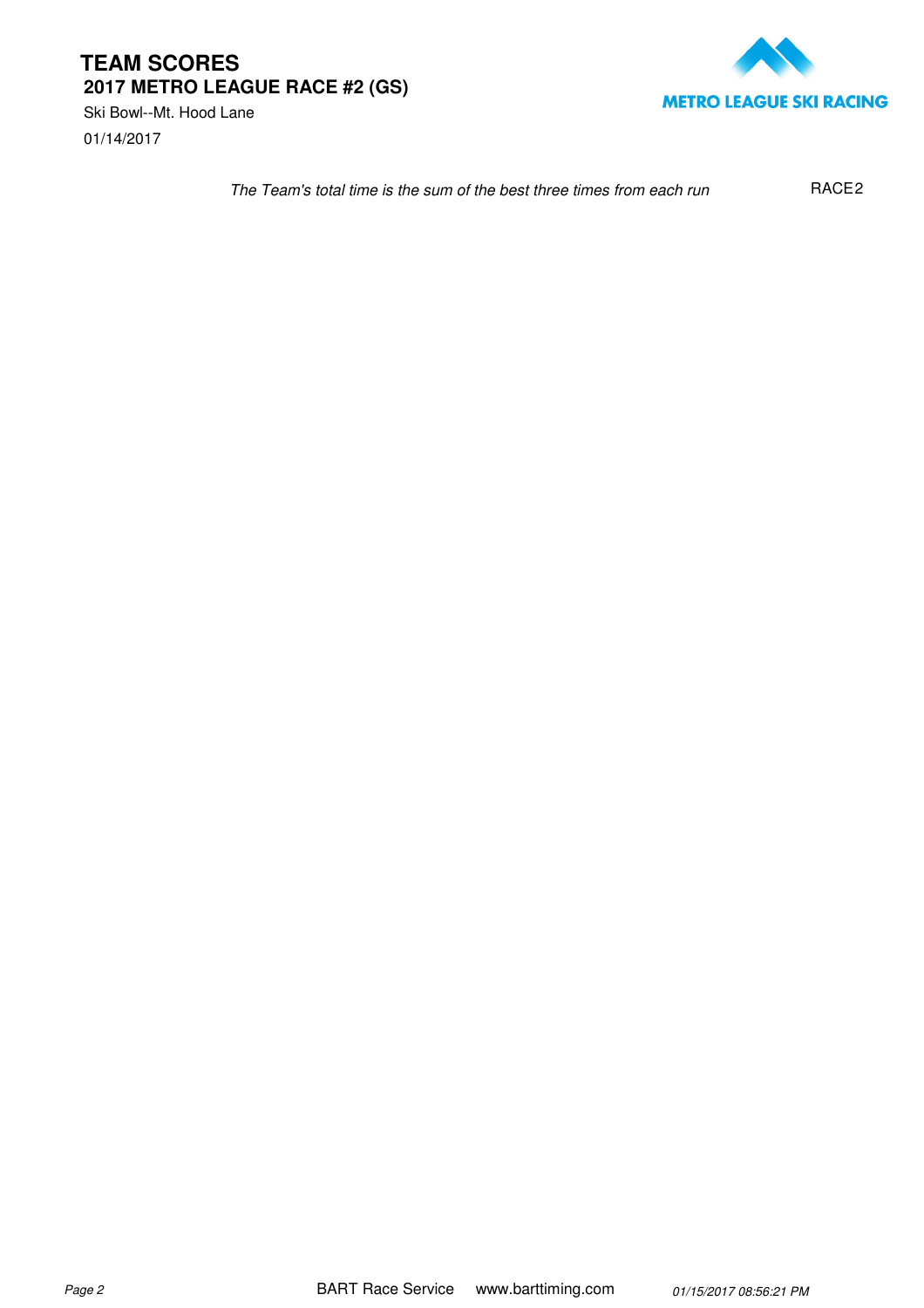01/14/2017 Ski Bowl--Mt. Hood Lane



| The Team's total time is the sum of the best three times from each run |               |                     |  |                                        |  | RACE <sub>2</sub> |                    |  |
|------------------------------------------------------------------------|---------------|---------------------|--|----------------------------------------|--|-------------------|--------------------|--|
|                                                                        |               | <b>VARSITY BOYS</b> |  |                                        |  |                   |                    |  |
| Run 1                                                                  | <b>Time</b>   |                     |  | Run 2                                  |  | <b>Time</b>       |                    |  |
| Team JESUIT                                                            | Total 3:27.52 |                     |  |                                        |  | Rank 1 Points 16  |                    |  |
| 1 KEARNEY, AIDAN :34.18 69 MILLS, HAYDEN                               |               |                     |  |                                        |  | : 34.27           |                    |  |
| 69 MILLS, HAYDEN : 34.43 1 KEARNEY, AIDAN                              |               |                     |  |                                        |  | : 34.47           |                    |  |
| 2 UEECK, BRIDGER :34.69 1:43.30 2 UEECK, BRIDGER                       |               |                     |  |                                        |  |                   | $:35.48$ $1:44.22$ |  |
| <b>Team SUNSET</b>                                                     |               | Total 3:52.64       |  |                                        |  |                   | Rank 2 Points 14   |  |
| 7 PARTCH, KEATON : 37.17                                               |               |                     |  | 7 PARTCH, KEATON : 37.73               |  |                   |                    |  |
| 6 ZUPANCIC, CAMERON : 38.35                                            |               |                     |  | 6 ZUPANCIC, CAMERON                    |  | : 38.87           |                    |  |
| 29 PEDEN, JACKSON                                                      |               |                     |  |                                        |  |                   |                    |  |
| <b>Team TIGARD</b>                                                     |               | Total 3:52.75       |  |                                        |  |                   | Rank 3 Points 12   |  |
| 9 BARLOW, RYAN :37.29                                                  |               |                     |  | 9 BARLOW, RYAN                         |  | :37.15            |                    |  |
| 12 RAHAL-ARABI, NOUR :39.53 53 OLSON, TYLER                            |               |                     |  |                                        |  | :39.53            |                    |  |
| 80 WARGO, LUCAS :39.66 1:56.48 12 RAHAL-ARABI, NOUR :39.59 1:56.27     |               |                     |  |                                        |  |                   |                    |  |
| <b>Team SOUTHRIDGE</b>                                                 |               | Total 3:54.38       |  |                                        |  |                   | Rank 4 Points 10   |  |
| 43 CARRILLO, WILLIAM :39.17                                            |               |                     |  | 83 LIANG, MICHAEL                      |  | : 38.06           |                    |  |
| 3 ROBINSON, KENNETH :39.25 3 ROBINSON, KENNETH                         |               |                     |  |                                        |  | : 38.71           |                    |  |
| 83 LIANG, MICHAEL :39.59 1:58.01 43 CARRILLO, WILLIAM :39.60 1:56.37   |               |                     |  |                                        |  |                   |                    |  |
| <b>Team BEAVERTON</b>                                                  |               |                     |  | Total 3:54.55                          |  |                   | Rank 5 Points 8    |  |
| 4 HALLQUIST, GARRETT :36.54 4 HALLQUIST, GARRETT :36.98                |               |                     |  |                                        |  |                   |                    |  |
| 5 KELLER, BAILEY :38.84 5 KELLER, BAILEY                               |               |                     |  |                                        |  | : 38.52           |                    |  |
| 17 OLDHAM, RYAN :41.72 1:57.10 17 OLDHAM, RYAN                         |               |                     |  |                                        |  |                   | $:41.95$ $1:57.45$ |  |
| <b>Team OES</b>                                                        |               | Total 4:01.32       |  | <b>Example 2018 19 Rank 6 Points 6</b> |  |                   |                    |  |
| 18 MCVAY, ALEXANDER :37.89                                             |               |                     |  | 10 CHANG, EVAN                         |  | :39.54            |                    |  |
| 10 CHANG, EVAN                                                         |               |                     |  | $:37.92$ 18 MCVAY, ALEXANDER           |  | :40.12            |                    |  |
| 25 ATWOOD, JORDAN :42.31 1:58.12 25 ATWOOD, JORDAN                     |               |                     |  |                                        |  |                   | $: 43.54$ 2:03.20  |  |
| Team TUALATIN                                                          | Total 4:16.55 |                     |  |                                        |  |                   | Rank 7 Points 4    |  |
| 52 JORDAN, TAYLOR : 41.14 52 JORDAN, TAYLOR                            |               |                     |  |                                        |  | :42.07            |                    |  |
| 50 DEPP, KAI                                                           |               |                     |  | $:42.78$ 65 JOST, JEFFREY              |  | :42.89            |                    |  |
| 65 JOST, JEFFREY :44.05 2:07.97 50 DEPP, KAI                           |               |                     |  |                                        |  |                   | $:43.62$ 2:08.58   |  |
| <b>Team GLENCOE</b>                                                    |               | Total 4:35.45       |  |                                        |  |                   | Rank 8 Points 2    |  |
| 11 BULLIS, RYKER :37.48                                                |               |                     |  | 11 BULLIS, RYKER                       |  | : 40.24           |                    |  |
| 84 CALLIES, ELLEOTT :50.01 84 CALLIES, ELLEOTT                         |               |                     |  |                                        |  | :48.43            |                    |  |
| 44 GIBBENS, JOSH                                                       |               |                     |  | :50.30 2:17.79 44 GIBBENS, JOSH        |  |                   | $:48.99$ 2:17.66   |  |
| <b>Team NEWBERG</b>                                                    |               | Total 4:42.74       |  |                                        |  |                   | Rank 9 Points 0    |  |
| 62 DEATS, LIAM :46.72 62 DEATS, LIAM                                   |               |                     |  |                                        |  | :45.85            |                    |  |
| 38 EIDE, STERLING : 47.16 38 EIDE, STERLING                            |               |                     |  |                                        |  | :47.12            |                    |  |
| 56 WALLS, DAWSON : 47.32 2:21.20 56 WALLS, DAWSON                      |               |                     |  |                                        |  |                   | $:48.57$ 2:21.54   |  |
| <b>Team VALOR</b>                                                      |               | <b>Total DNF</b>    |  |                                        |  |                   | Rank 99 Points 0   |  |
| 66 KENNISTON, GABRIEL :45.57                                           |               |                     |  | 66 KENNISTON, GABRIEL : 45.43          |  |                   |                    |  |
|                                                                        | : 0.00        |                     |  |                                        |  | : 0.00            |                    |  |

Page 3 BART Race Service www.barttiming.com 01/15/2017 08:56:21 PM

 $: 0.00$   $: 45.57$ 

: 45.57 : 0.00 : 45.43